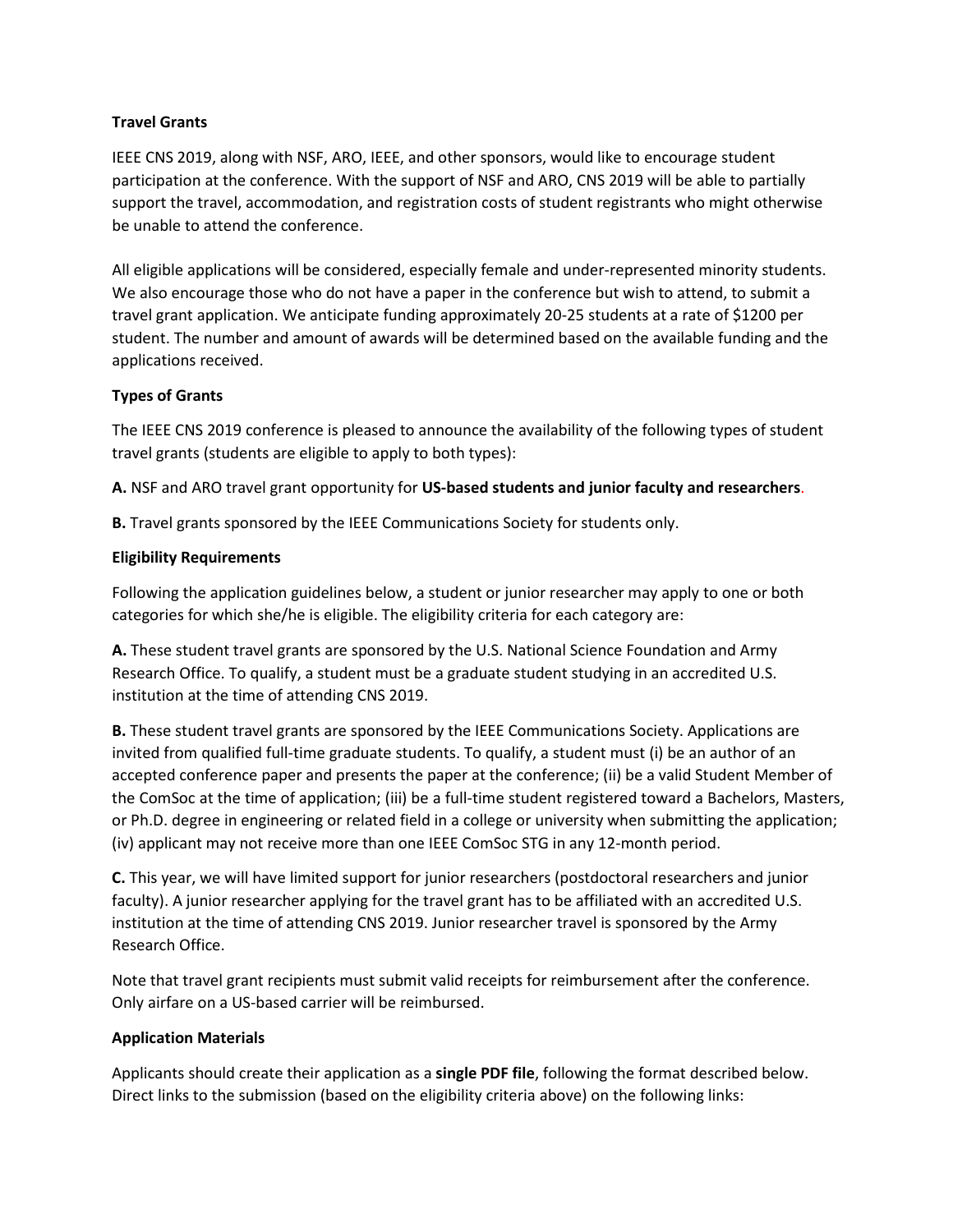## **A. NSF and ARO for students:** <https://edas.info/G.php?g=619>

- **B. IEEE ComSoc:** <https://edas.info/G.php?g=619>
- **C. ARO for junior researcher:** <https://edas.info/G.php?g=620>

An application for a travel grant will consist of:

- A request letter from the student or applicant (see below).
- CV of the applicant.
- A supporting letter from the graduate advisor (for graduate students and postdoctoral researchers only; junior faculty does not need to provide a supporting letter).
- Expected expenses (broken down as registration, travel, and lodging). It is anticipated that travel grants will partially cover these overall costs.

Incomplete applications will not be considered.

The request letter from the student should include the following information:

- Name
- Affiliation
- Address
- Type of applicant (junior faculty, postdoc, PhD, MS, undergraduate, etc.)
- A clear indication of the type(s) of travel grant the applicant is applying for (A and/or B)
- Number of years that the applicant has been in the current program, and expected date of completion of degree (for students only)
- Name and email address of advisor (for students and postdoctoral researchers)
- Title and Authors of paper presenting at CNS 2019 conference, if applicable.
- A short statement (maximum 250 words) describing briefly why the applicant wants to attend CNS 2019.

The advisor's recommendation letter for the student or postdoctoral researcher should include:

- Confirmation that junior researcher or student is a full-time postdoc, Ph.D., or M.S. candidate in good academic standing at the given institution.
- Explain how this particular researcher/student would benefit from attendance at the conference.
- The strengths and potential contributions of the student.
- Confirm the financial need for the student to attend the conference

#### **Deadlines and Dates**